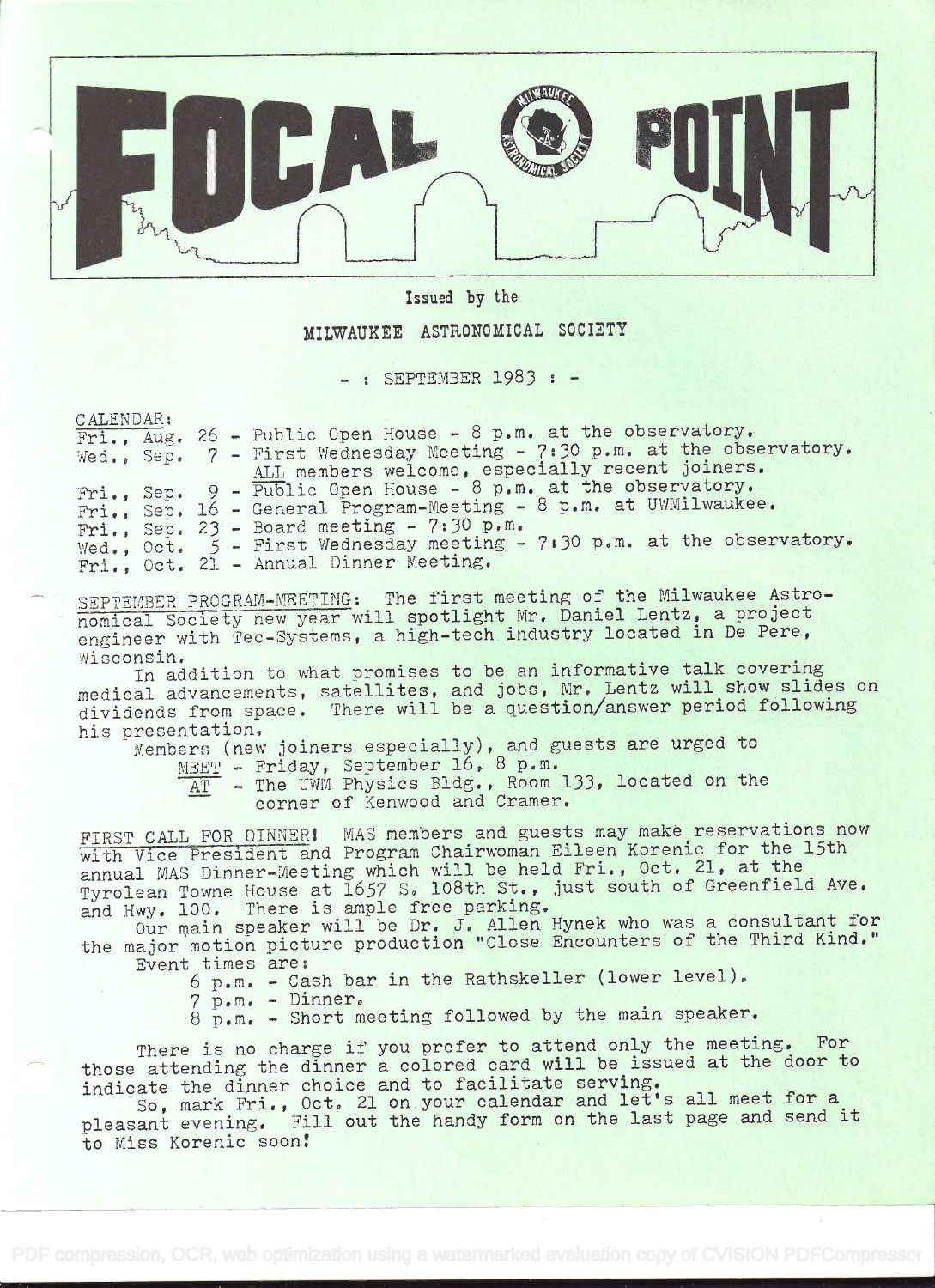NEW NAME FOR THE MAS NEWSLETTER: You probably were surprized when you unfolded this newsletter and saw the new logo! Did you think the postman had made a wrong delivery?

Not so! This new nameplate design was chosen by the Board of Directors from dozens of entries submitted since the contest to rename our newsletter started in April, 1982. Since we now have three observing buildings, the name Double Dome was no longer adequate.

Past Program Chairman Dan Koehler submitted the winning entry. The art work was done by member John Wiesen. Frank Roldan and Brian Ganiere were in charge of the name-nameplate committee.

Thanks to everyone who submitted a suggestion(s).

OPEN HOUSE: The last two Public Open Houses will occur at the observatory on Friday, Aug. 26 and Friday, Sep. 9. Talks on these nights will feature deep sky objects, and general astronomy respectively. The programs start<br>at 8 p.m. at 8 p.m.

Weather permitting, visitors may view many celestial objects through the Society's many fine telescopes..

The observatory is located at 18850 W. Observatory Road in New Berlin. Bring a sweater or jacket to help ward off the cold and mosquitos!

DUES TIME: The MAS fiscal new year begins in September. There's a handy form on the last page of this newsletter for you to fill out and mail at your convenience.

RENNER'S DISCOVER A NEW STAR! Tom and Carol Renner are focussing on their brand new seven-pound baby boy, Andy J., who was born on July 16. Everyone is doing fine.

Now there'll be something besides the stars to keep Tom up nights Congratulations and best wishes from the MAS.

NEW MEMBERS: The Milwaukee Astronomical Society is pleased to introduce the following new members: David Luettgen, Greendale; Holger Petersen and wife Mary Beth, Milwaukee; Raymond Prochazka and wife Katherine, New Berlin; and Jeff Wussow, Wauwatosa.

Everyone will be introduced at the September general meeting.

FOR SALE: Meade 6" f/5 rich field telescope. Includes tube assembly with 6x30mm finder, 28mm wide angle Kellner and 12.5mm orthoscopic eyepieces, Meade equitorial mount with drive and slow motion on both axes, and Vari-Guide right ascension drive corrector. Asking \$375 for all of the above items or \$300 without the drive corrector. Call Tom Schmidtkunz at 276-9675 (home) or 271-3011 Ext. 1656 (work).

.ASTROFEST '83 is just the place for anyone interested in telescope making, observing, astrophotography, swapping, or things astronomical. It will be held from Friday evening Sept. 30 through Sunday, Oct. 2, 1983, at Camp Shaw-Waw-Nas-See near Kankakee, Illinois.

This year's main speaker will be Rollin Van Zandt of the Peoria Ast. Soc. His topic will be "Large Optical Telescopes of the Future."

Three special workshops will also be featured. One on telescope mountings will be conducted by Milwaukee Ast. Soc. member Richard Berry.

Please see the August, 1983 The Reflector, page 7, for complete details of Astrofest '83, or call MAS President Peter Smitka at 964-5316.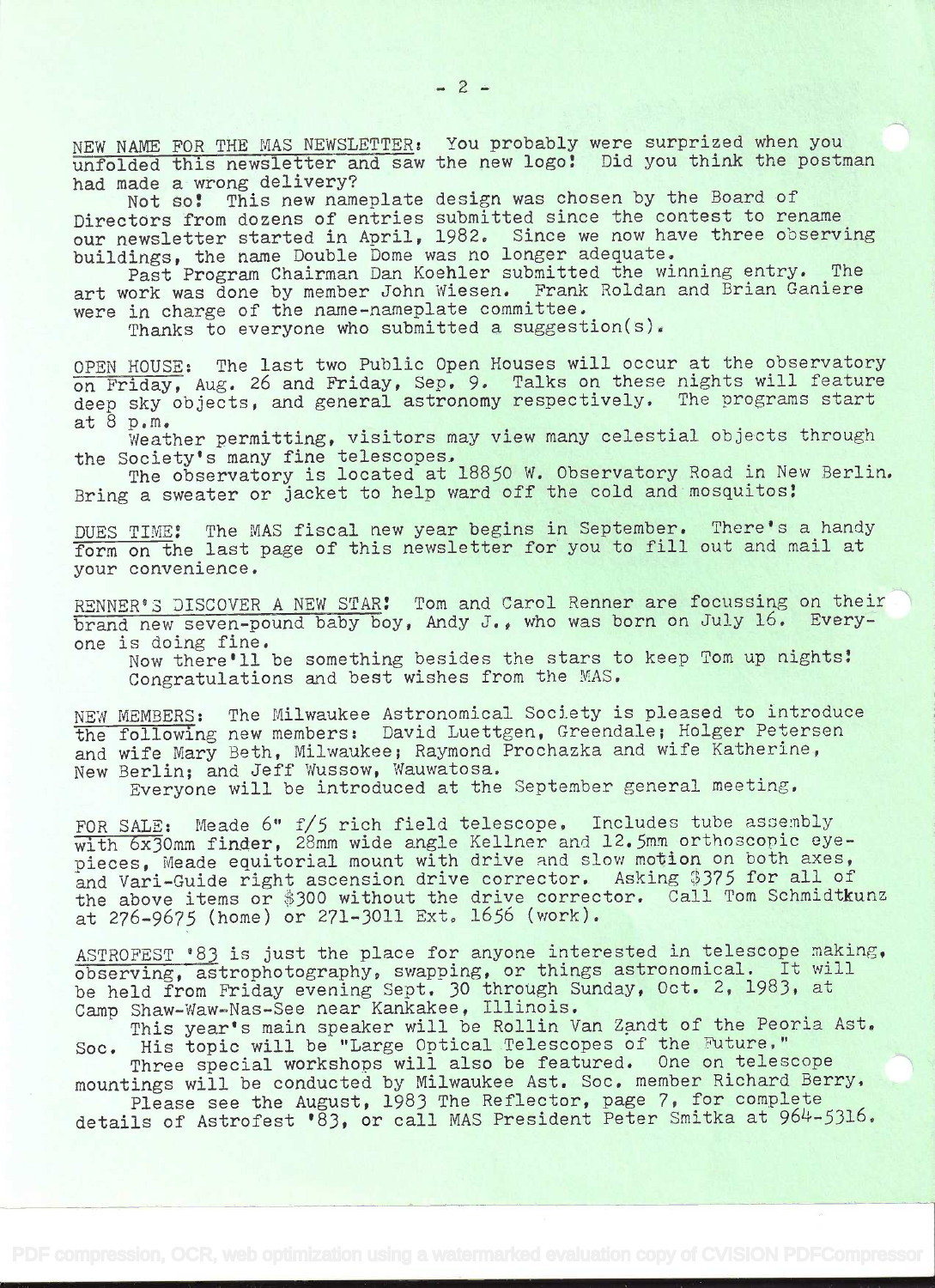NCRAL ELECTIONS: The North Central Region Astronomical League elected Frank Roldan as vice chairman through 1983-84. Former MAS member Richard Wend was elected secretary/treasurer.

Larry Jahn of Napierville, Illinois was chosen as chairman and Robert Schmidt of Richfield, Minnesota was retained as regional representative.

METEOR SHOWER: PEAK DATE MOON AGE PEAK RATE/HR
Draconids Sun., Oct. 9 3 d 10 Draconids Sun., Oct. 9 3 d 10 Best viewing is between midnight and dawn. Peak rate may occur <sup>a</sup> day or two before or after maximum. On any normal night, an observer should see between 5 and 10 meteors per hour.

MEMBER'S NIGHT KEYHOLDERS:<br>Aug. 27 J. Asztalos 258-5626 J. Asztalos Sep. 3 L. Burazin 481-4852<br>10 R. Berry 442-4267 10 R. Berry 442-4267<br>17 W. Collins 255-4169 17 W. Collins<br>24 G. Hall 786-8579 Oct. 1 C. Hesseltine 482-4515<br>8 P. Murn 464-1539 8 P. Murn 464-1539  $15$  J. Pfannerstill  $475-6494$ 15 J. Pfannerstill 475-6494<br>22 F. Roldan 344-2354

Saturday night is member's night at the observatory. All members are invited to come out to observe, learn how to use the equipment available, or just chat. Call the keyholder the Fri if necessary. Keyholder should report an during the week ending with his assigned night. Mr. J. Toeller (352-7144) will act on requests. r the Fri. before his night - cancel Sat. report anyway. He will also oversee tours

- : FULL HARVEST MOON THURSDAY, SEPTEMBER 22, 1983 : -

OCTOBER NEWSLETTER DEADLINE: Wednesday, October 5. Please notify the editor of items to be included in the October issue by this date.

## DIRECTORY:

President - Peter Smitka - 785-0926 Vice President & Program Chairwoman - Eileen Korenic - 541-3999 Secretary - Brian Ganiere - 425-1384 Treasurer - James Toeller - 352-7144 26" Telescope Chairman - William Tuerck - 782-2844 Observatory Director - Gerry Samolyk - 258-5626 Asst. Obs. Director - John Asztalos - 258-5626 FOCAL POINT Editor - LeRoy Simandi - 933-3052 MAS Observatory - 18850 W. Observatory Rd., New Berlin - 542-9071

(over)